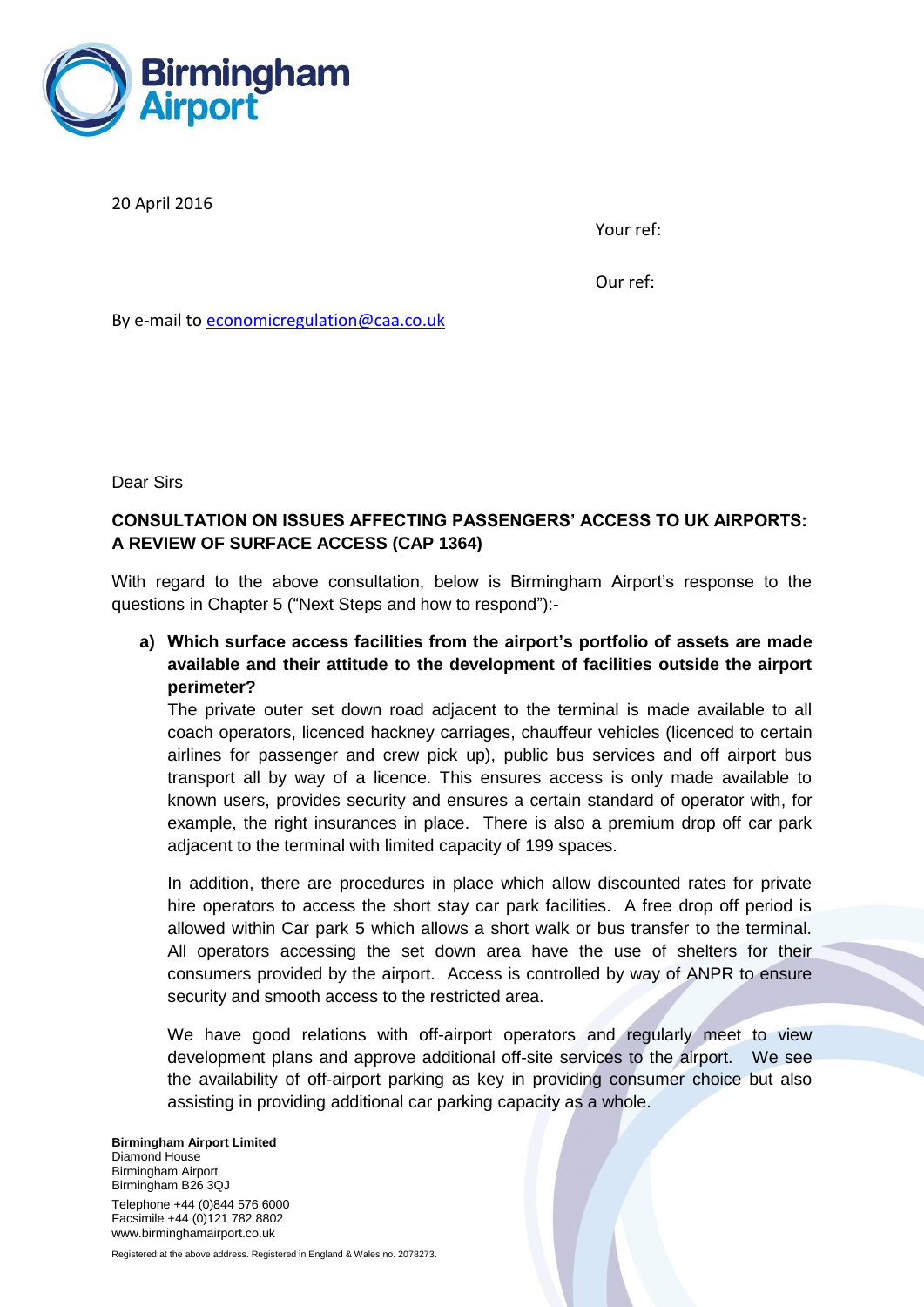The drop and go car park also acts as a meet and greet facility for off-airport meet and greet providers, again governed by a licence for consumer protection. It's Position relative to the terminal are no less favourable than on site services and discounted car park fees are granted to operate in this area.

**b) How they make available facilities that can be used by surface access operators and an explanation of any restrictions to the range of operators or the type of services that can be operated at the airport.**

We provide information on our web site for interested parties to apply for access licences to access the set down area. The licence details any fees applicable and all statutory obligations any user must follow in addition to airport bye laws, security, H&S, Insurance, CPT membership, employee behaviour, condition of vehicle etc. We also offer the use of coach parking facilities should licences not be requested or required.

**c) How airport operators derive charges for the use of facilities by surface access providers and how these charges relate to costs or any other relevant factors and, in particular, if these lead to differentiation between different providers of surface access products or between segments of consumers. Particular attention should be provided to areas where airport operators themselves compete with independent surface access providers.**

The licence fee applicable for the set down area was initially based on a cost per movement. This took into account factors such as policing, security, lighting, access requirements, cleaning and administration of the licencing system However, after consultation with two of the main off-airport car park operators, this was reduced to a figure less than the actual cost per movement and based on an annual licence fee with a quarterly fee based on actual number of movements. This fee is the same for all operators that access the set down area. For those operators who do not require regular access and therefore the annual fees are not cost efficient we also offer fixed fees lower than the annual fees which allow ad-hoc access. The charges for the use of the facilities by surface access providers therefore does not cover the cost to the airport of providing and maintaining those facilities.

**Birmingham Airport Limited** Off-airport operators are not liable to maintain the road network, lighting, cleaning, security etc. so it is entirely reasonable that a surface access provider making a commercial gain from the use of facilities provided by the airport should have to pay a fee for the use of these facilities. Airport operators and to a lesser extent 'legitimate' off-airport car parking operators face a variety of economic challenges which are not fully in scope of the document. For example there is a significant cost of maintaining the H&S regime of a multi-storey car park which an off-site operator does not face, not least because they are often functioning in an unregulated environment. Illegitimate off-airport operations may not fully comply with all of their legal responsibilities, for example through lack of planning approvals, mis-selling of

Diamond House Birmingham Airport Birmingham B26 3QJ Telephone +44 (0)844 576 6000 Facsimile +44 (0)121 782 8802 www.birminghamairport.co.uk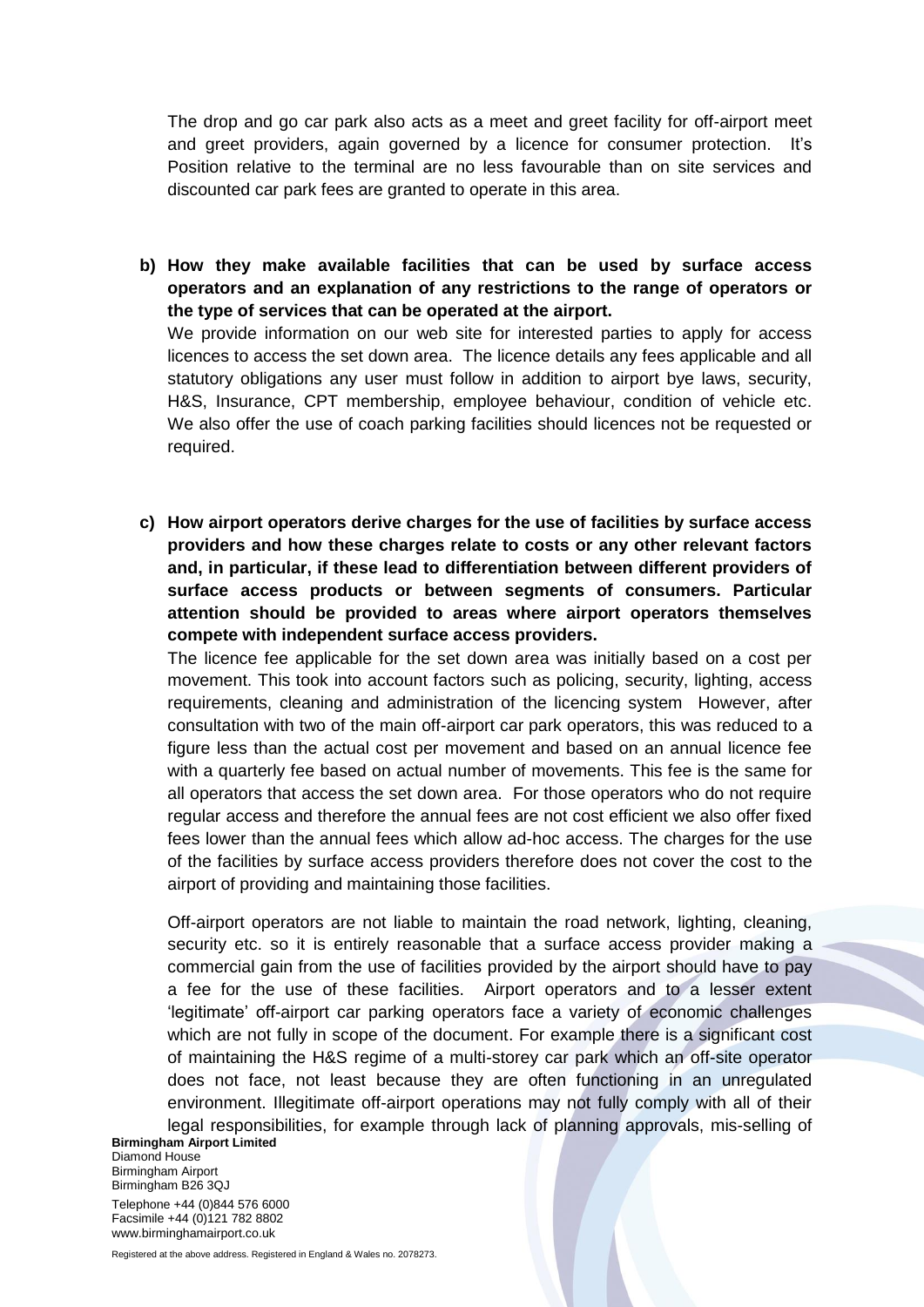product, lack of security etc.). This is why having a system to facilitate known licenced operators is necessary to ensure protection for consumers in a world where the internet provides a vast choice by way of often unregulated operators.

Notwithstanding the above, we also have discounted tariffs in place in short stay car parks which are available to regular users such as private hire operators and these were agreed following consultation with the relevant users. Meet and greet operators also operate under a licence and have access to certain areas of our car parks in line with our own on-site products and once again this is at a discounted tariff to reflect their frequency of use.

**d) How airport operators consult with users on general charging principles and structures of airport services (access to facilities at or near the forecourt) required by surface access operators and how they provide relevant information on the costs of providing such services.** The surface access strategy is promoted via the web site and during its review consultation was sought with all interested parties. Regular meetings with interested parties take place to discuss surface access, fees and operational improvements. All have access to shared bus shelters, promoted via the web site. During the initial

negotiation with main users over access costs, the cost per movement was shared and the final fee agreed was far less than actual cost per movement. This was agreed with the legal advisors of these users.

**e) The extent of any agreements with other surface access operators and with distributors regarding the sharing of price information, the provision of information on costs, capacity management or any other practices and how they ensure these do not allow undue coordination among competitors.**

Although regular meetings take place with operators, for operational and relationship reasons there are no agreements in place that allow for the sharing of price information or detail on capacity management.

**f) Their efforts to ensure that consumers have access to information about all options to get to and from the airport at the time they need to make informed choices (both on the airport operators' websites and onward travel kiosks) and, insofar as it is the airport operators' ability to influence, those options are presented in a neutral and transparent way.**

Within the airport web site there are links promoting alternative ways of reaching the airport which include public bus services, taxis, rail, coaches etc. These are presented in a neutral and unbiased way.

**Birmingham Airport Limited** Diamond House Birmingham Airport Birmingham B26 3QJ Telephone +44 (0)844 576 6000 Facsimile +44 (0)121 782 8802 www.birminghamairport.co.uk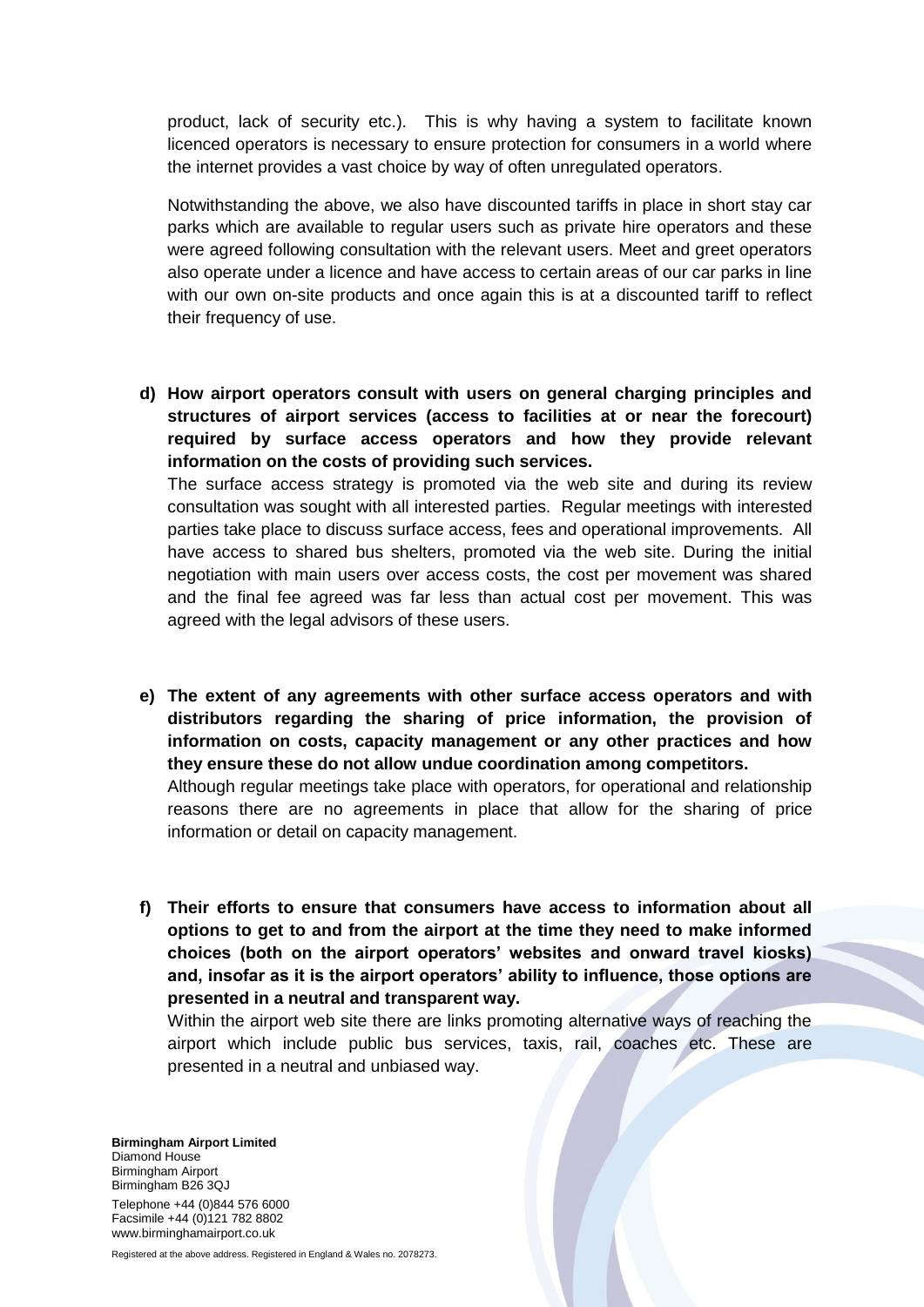Consumers have demonstrated over time that it is sufficiently easy to find information about off-airport alternatives for car parking by using Google. Additionally, there is limited protection given to airport operators over the use of their brand, e.g. 'Birmingham Airport' which enables off-airport operators to effectively market their services by reference to the airport operator. There is a significant difference between for example 'operator A' referring to 'Birmingham Airport parking' in their advertising copy and using the website 'birmingham.airport-parking.uk.com' which creates the false impression that the site is operated by Birmingham Airport and represents a full range of options. The same applies for offsite car hire operators who may claim pick up is Birmingham airport when in fact it may be 15 mins away (misleading in itself) and using airport infrastructure in place to support public transport growth (rail access) to access the airport to complete the transaction which the airport receives no contribution for. Were Birmingham Airport to promote operators whose service is sub-standard then Birmingham Airport would be held to blame by passengers who use these services/

**g) Details of any surface access options that are available at no charge to consumers that allows for the drop off and pick-up of passengers.**

We promote the use of a free drop off 15 minute period within a nearby car park with signage at the entrance to the airport and within the airport web site. This car park is comfortable walking distance from the terminal. Prices of all parking options are provided on the web site including recommendations as to which are the most cost effective for pick up or longer stays.

**h) Have we identified the key issues on market structure within the scope of this review?**

The key issues have been raised. However as well as passenger choice by modal share which is promoted and invested in, it is important that not just price is compared but also service and product provided, convenience, security, journey time etc.

**i) Have you any views and/or evidence on the market position of airport operators in the provision of airport services used to access the airport?** As previously mentioned Airport operators will have higher a cost base than most downstream providers whose sole existence relies on the ability for the Airport operator to continue to invest in its marketing to drive airline growth which in turn increases the consumer catchment for the downstream provider to take advantage of. It does seem fair that relative charges are in place to access airport facilities and these are set at rates in consultation with operators and those that use the facilities which are reasonable and fair.

**Birmingham Airport Limited** Diamond House Birmingham Airport Birmingham B26 3QJ Telephone +44 (0)844 576 6000 Facsimile +44 (0)121 782 8802 www.birminghamairport.co.uk

.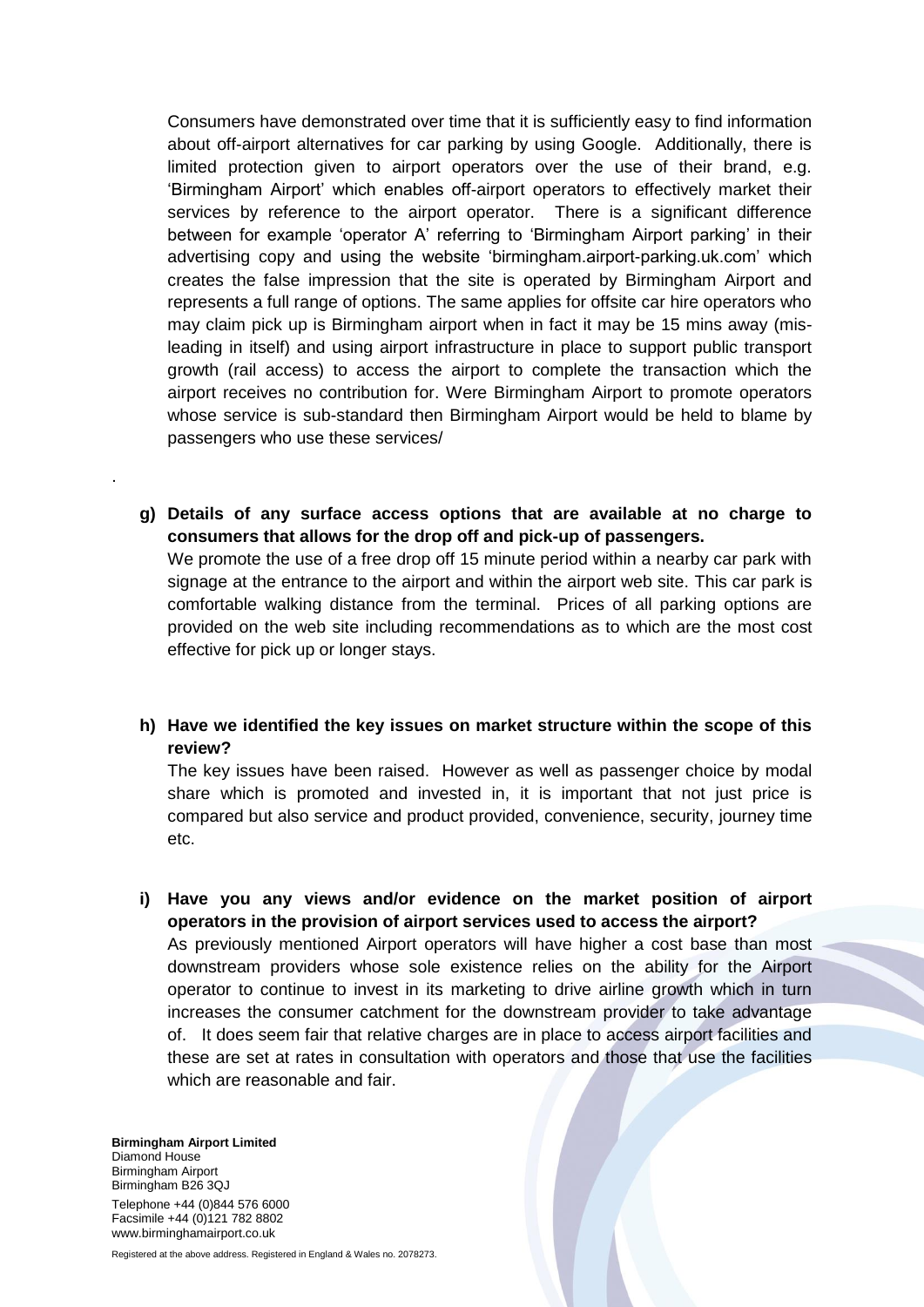**j) Have you any evidence or views on how well informed consumers are of their airport surface access options and on what is most important to passengers in accessing an airport? Is this an area that merits further research?**

We carry out regular pieces of research to see what is important for passengers who are accessing the airport. These questions may include distance of travel, whether parked on site or off site and reasons to do so, terminal facilities, how they booked etc. These results tell us, for example, the most favourable reason to park on site is convenience to the terminal.

When we receive comments with regards how we can improve our messaging and web site information we listen and make any relative changes required to further inform the passenger.

**k) Have we identified the key issues related to the distribution of airport parking? Do you have any views on what, if anything, would improve outcomes to consumers?**

The role of distributors in creating product access should be reviewed. There are examples where consolidators or airlines have informed that they are uninterested in selling all inventory on offer because of 'better deals from other providers' or exclusivity deals in place. This limits the range of products available on those consolidator or direct airline channels, to the detriment of consumers.

The role of distributor market share is interesting to consider. There are airports where the consolidator market share is disproportionately high, resulting in high commission paid by all car parking (on and off airport) to the distributor. The impact of this is higher pricing on the part of all car parking operators in order to ensure their own profitability. The CAA will appropriately interrogate the claim that 'online distribution is not highly profitable' based on the high % fees demanded by certain consolidators.

It should also be noted that online distributors often insist on car parking pricing not being represented at lower prices by other distributors, i.e. they wish to always have the best price available in an open market.

The consultation needs to examine the overall impact of distributors on the value chain. For example, commissions paid are used in online marketing activity (as highlighted by the distributors), which inherently increases costs to all providers of parking services by increasing the cost of advertising. In an environment in which the distributor has no risk – they make profit based on whether or not a sale takes place, not on whether revenue created exceeds costs – this inherently disadvantages consumers by forcing all providers who have real profit and loss motivation to increase prices resulting in detriment to consumers.

There is also an issue of cross-subsidy on the part of distributors who also operate car parking services which has analogies to some of the concerns the CAA is seeking to address about airport operators. For example, a distributor/provider such

**Birmingham Airport Limited** Diamond House Birmingham Airport Birmingham B26 3QJ Telephone +44 (0)844 576 6000 Facsimile +44 (0)121 782 8802 www.birminghamairport.co.uk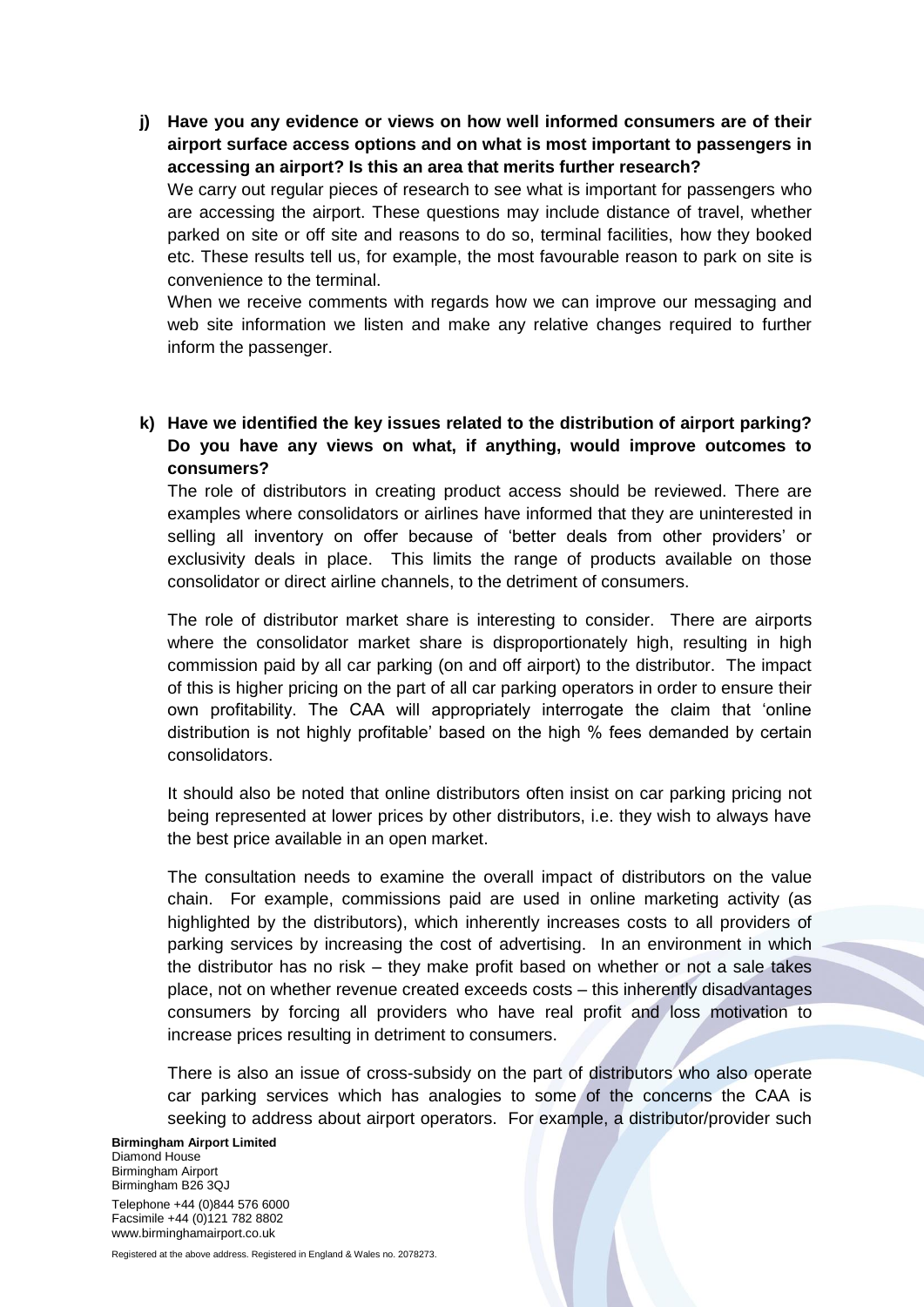as Holiday Extras/Airparks can use revenue created from distribution of 3rd party products to lower prices paid for car parking. This in turn can result in a predatory pricing mechanism which discourages other 'parking only' providers by making it economically unviable to enter a market.

**l) Have you any views and/or evidence on how the information set that passengers have when choosing between airport surface access products could be improved for customers?**

All Airport surface access choices are readily available when a consumer searches on line, choice diminishes as previously mentioned for those consumers wishing to directly book their surface access choice at the time of either booking a holiday (in store) or flight as not all channels are readily available due to certain exclusivities.

**m) Have you any views on our proposed way forward and, in particular, the development of good practice principles by airport operators?**

The prices cited as example airfares do not include 'traditional' airlines such as BA, or payment card fees, additional luggage etc. If the pricing evidence is taken from statutory accounts, this is not an appropriate comparison as it will include, particularly for European low cost carriers, a significant range of very low fares charged on short distance point to point travel across the entire airline network in Europe. Pricing comparison should be done against routes originating in the UK, particularly for comparison to parking prices. In addition any consideration of pricing examples should be time-aligned and lead time taken into account etc. The easyJet pricing is taken from the 2014 accounts whereas it's not clear of the date source of the parking prices (which appear to be at least 3 years old)

The resulting impact is that customer expectations of parking prices may be artificially low by comparison to the real costs incurred by legitimate operators. For example, prices cited in the table on page 15 of the consultation paper refer to 'turn up' rates, which are more broadly similar to the price paid for an airfare on a sameday or ticket desk purchase while prepaid parking rates offer a substantial discount in a similar mechanism to advance purchase of an airfare. In addition convenience, service and proximity of car park area to terminal and of course type of product should also be considered.

With regard to the development of good practice principles, Birmingham Airport would actively support this initiative and should it be introduced we would welcome the opportunity to help develop them. However, this should be extended to off-site operators to ensure that passengers receive a good level of service from all surface access providers. Furthermore, it should not establish price

**Birmingham Airport Limited** Diamond House Birmingham Airport Birmingham B26 3QJ Telephone +44 (0)844 576 6000 Facsimile +44 (0)121 782 8802 www.birminghamairport.co.uk